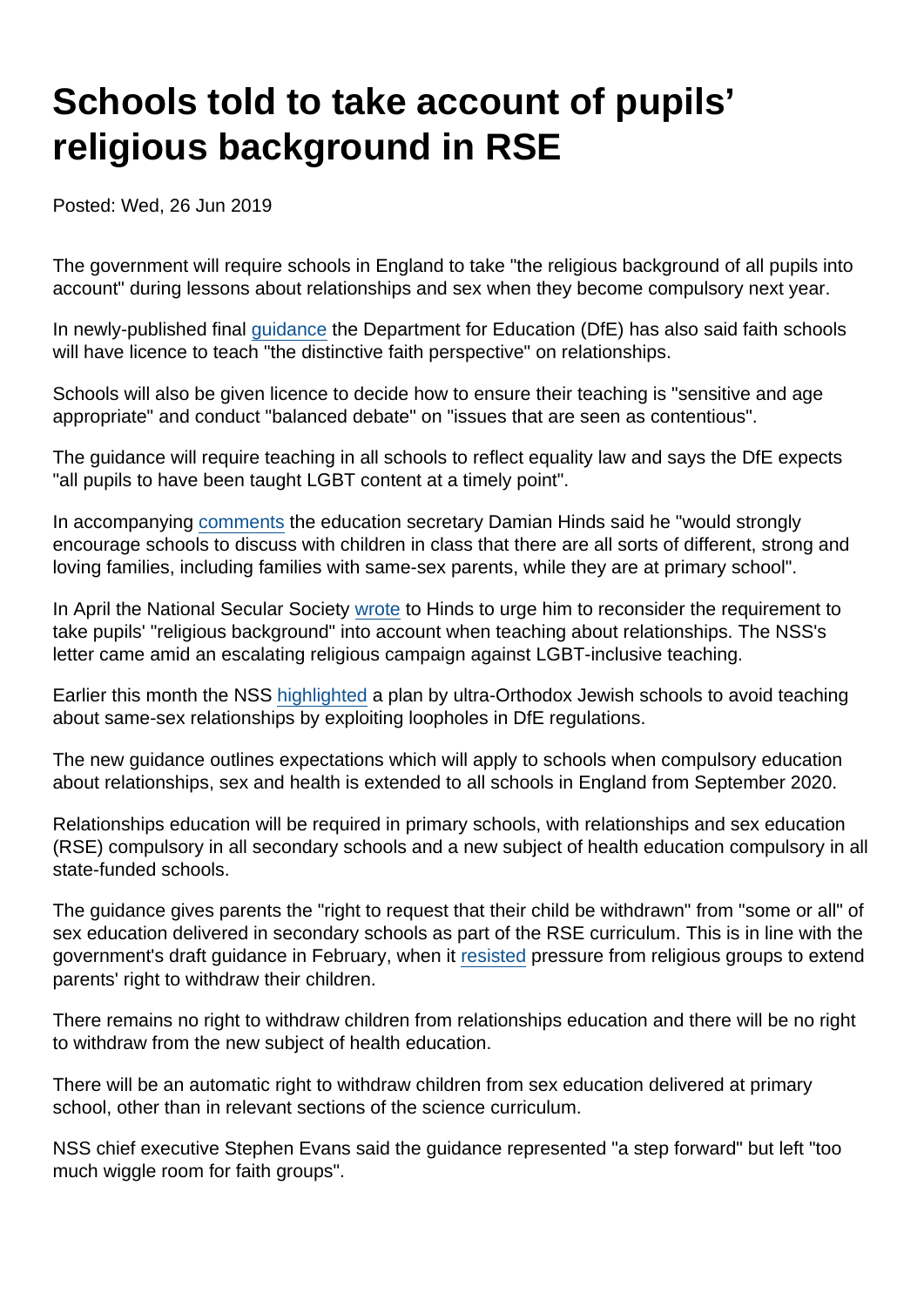"The introduction of compulsory education on relationships, sex and health in all schools is a significant decision which will benefit children, women, LGBT people and wider society. But as so often, religion is the elephant in the room and the government has been too reluctant to confront it.

"Requiring schools to take children's 'religious background' into account creates an unreasonable expectation that faith-based opposition to teaching about healthy relationships may be accommodated. This requirement should be removed to send a message that religious groups do not have a veto on education which is reasonably judged to be in the best interests of children and society.

"Giving faith schools licence to teach from a faith perspective is also a misguided decision. Our research has shown that religious groups intend to exploit loopholes in government guidance and undermine the rights of children to receive an education which prepares them for the world they will encounter."

In February the NSS highlighted the messages being promoted by Kate Godfrey-Faussett, a prominent member of the primarily Islamic-based group Stop RSE who secured a debate in parliament on the subject. The NSS found that she had [encouraged](https://www.secularism.org.uk/news/2019/02/nss-dfe-must-stand-up-to-religiousbullying-oversex-education) Muslims to adopt a "psychological" or "mental health" response to same-sex attraction.

Last year the NSS also [found](https://www.secularism.org.uk/news/2018/05/most-faith-schools-distorting-sex-education-nss-study-finds) that three-quarters of England's state-funded secondary faith schools were distorting education about sex and relationships by teaching about them through a religious lens. The society's Unsafe Sex Education report [warned](https://www.secularism.org.uk/news/2018/05/most-faith-schools-distorting-sex-education-nss-study-finds) of the risks of allowing faith schools to teach about the topics through the tenets of their faith.

The guidance was published as MPs debated parents' involvement in teaching in the House of Commons on Tuesday. The debate was brought by Labour MP Roger Godsiff, who represents the Hall Green area of Birmingham and has expressed [support](https://www.birminghammail.co.uk/news/midlands-news/mp-roger-godsiff-no-apology-16425523) for protesters who have opposed LGBT-inclusive teaching at schools in the city.

[During the debate](https://hansard.parliament.uk/commons/2019-06-25/debates/8F61FF43-BA5E-401D-A3AD-3B742236F757/ParentalInvolvementInTeachingEqualityAct) the minister for school standards Nick Gibb said schools should "consider whether aspects of their curriculum may be sensitive to the parents of their particular cohort" and "ensure that they have properly engaged them on this content".

Gibb also said "some people on both sides of the debate" were "exploiting the situation due to their own lack of tolerance for the other side".

NSS honorary associate and Labour MP Angela Eagle asked Gibb if he had given "almost an open invitation to these organisations that are already spreading disruption across the country to do even more of it".

Elsewhere in the debate Eagle made a [heartfelt intervention](https://twitter.com/NatSecSoc/status/1143565657008685057), in which she said LGBT people "are not going to get back in the closet, or hide, or be ashamed of the way we are". She urged MPs to resist "this view that if somebody has a religious objection somehow there can be no debate about it".

Labour MP Stephen Doughty brought up Godfrey-Faussett's claim, reported by the NSS in February, that making RSE compulsory was part of a "totalitarian endeavour to indoctrinate our children in secular ideologies".

He also highlighted the fact that a group called Islamic RSE was making "wild and fanciful allegations" and encouraging parents to "infiltrate governing bodies or parent teacher associations". Last month NSS research [revealed](https://www.secularism.org.uk/news/2019/05/nss-warns-of-growing-threat-from-religious-anti-rse-campaigners) that Islamic RSE was promoting anti-LGBT, anti-sex and anti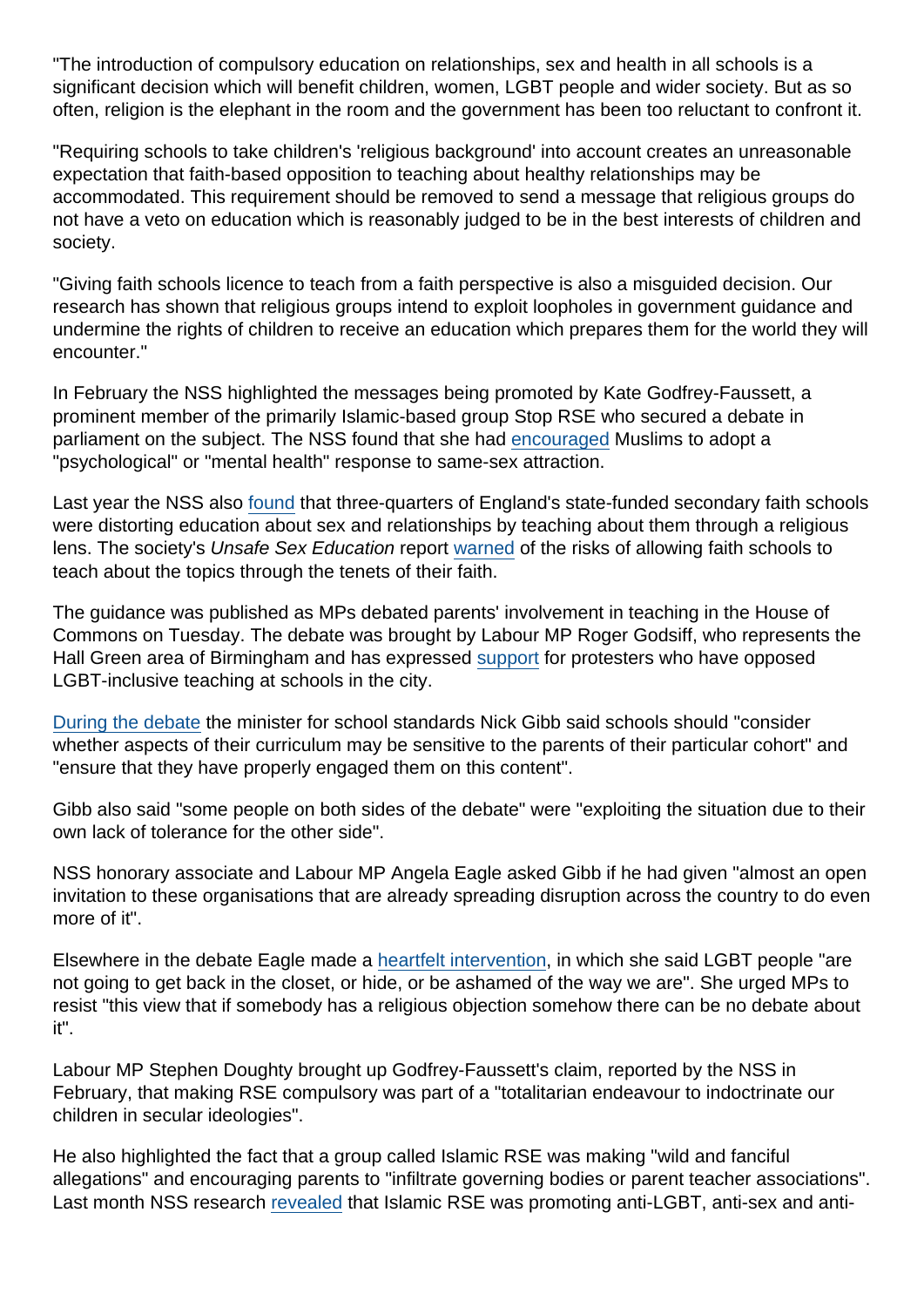contraceptive messages and encouraging sympathetic parents to get involved in school governance.

During the debate Godsiff claimed the "controversies" in Birmingham "could have been avoided" if schools had approached equality teaching "in different ways" and "taken the parents' concerns into account".

Several other MPs, including NSS honorary associate Lloyd Russell-Moyle of Labour, disagreed with him.

NSS honorary associate Tom Brake also asked what the government could do to "counter what appears to be an organised campaign".

[Discuss on Facebook](https://www.facebook.com/NationalSecularSociety/posts/2319891318079206?__xts__[0]=68.ARCYMr3yvdnMb_YT16KXuIMwk_7rAFluRIm5C1Fpq6jPjOphJ7g2q1ZPAQVDGbG-3MVviE5TRnRSXXG2RXs88Fph9XkgZ4PGVGkpN9vOMgiWBi7L5mTMxnNBbPdTqZfuxDB4AHxdtFF2zSpbrdDUf24-JUawRkTbUMw17dFReCwVoGFcYJq6tcPsYvsM7HkluhHC16B1n2LTir6JZ1ICnHZs1EF9pZeNZ4dLQhzANXZfjEP2Va5GLiTkFqhwDzgdZGwak4X2O5xq_JJKgghLrJXwfuz_Bt6VJ7R5M2QBKkme8w0v2DMhWB5mbHxIv5j_B-PAoKIIIQecIwBbyyi2TM4N5g&__tn__=-R)

## While you're here

Our news and opinion content is an important part of our campaigns work. Many articles involve a lot of research by our campaigns team. If you value this output, please consider supporting us today.

P.S. make sure to check out the related campaigns below.

- [Support us from just £1 a month](https://www.secularism.org.uk/donate.html)
- [Share on What's App](whatsapp://send?text=http://www.secularism.org.uk/news/2019/06/schools-told-to-take-account-of-pupils-religious-background-in-rse?format=pdf)
- [Share on Facebook](https://www.facebook.com/sharer/sharer.php?u=http://www.secularism.org.uk/news/2019/06/schools-told-to-take-account-of-pupils-religious-background-in-rse?format=pdf&t=Schools+told+to+take+account+of+pupils’+religious+background+in+RSE)
- [Share on Twitter](https://twitter.com/intent/tweet?url=http://www.secularism.org.uk/news/2019/06/schools-told-to-take-account-of-pupils-religious-background-in-rse?format=pdf&text=Schools+told+to+take+account+of+pupils’+religious+background+in+RSE&via=NatSecSoc)
- [Share on Email](https://www.secularism.org.uk/share.html?url=http://www.secularism.org.uk/news/2019/06/schools-told-to-take-account-of-pupils-religious-background-in-rse?format=pdf&title=Schools+told+to+take+account+of+pupils’+religious+background+in+RSE)
- [Subscribe to RSS Feed](/mnt/web-data/www/cp-nss/feeds/rss/news)

Tags: [Education,](https://www.secularism.org.uk/news/tags/Education) [Faith Schools](https://www.secularism.org.uk/news/tags/Faith+Schools), [RSE](https://www.secularism.org.uk/news/tags/RSE)

## Related Campaigns

[Protect RSE](https://www.secularism.org.uk/sex-education/)

Age-appropriate relationships and sex education should be every child's right.

[Read More](https://www.secularism.org.uk/sex-education/)

[Education & schools](https://www.secularism.org.uk/education/)